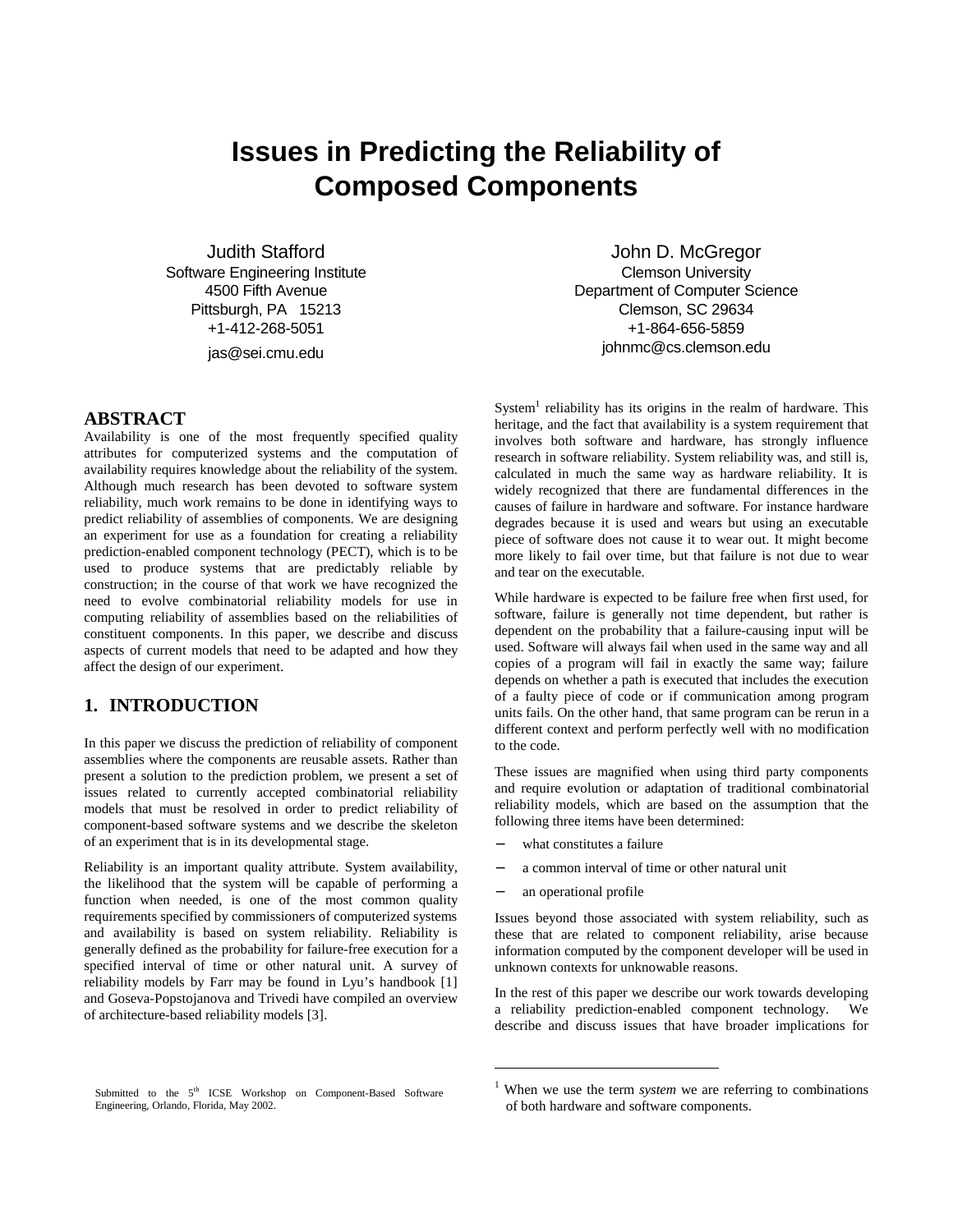

compositional analysis and that should inspire discussion at the workshop.

# **2. Developing a Reliability Prediction-Enabled Component Technology**

We are developing a reliability prediction-enabled component technology. This work is the second step in the development of a general model for creating prediction-enabled component technologies (PECTs) that is being carried out as part of the  $PACC<sup>2</sup>$  project at the Software Engineering Institute (SEI). The first step involved developing a latency prediction-enabled component technology, ComTek-λ, which is based on the ComTek component technology [5]. ComTek is a component technology that provides a design environment, a component model, and the runtime environment in which to execute assemblies of components. The ComTek development environment is shown in Figure 1. The menu bar at the top includes a button labeled "Prediction". At present, one is able to click on the button and select latency prediction, at which time the user will be provided a prediction of average latency for the component assembly on the palette. The result of the current experiment will support a similar prediction of reliability.

Given a set of ComTek wave application components, predict the reliability of an assembly of these components deployed in the ComTek runtime environment.

#### **2.1 Defining Assembly Reliability**

The reliability model chosen for this work is based on the widely used definition of software reliability that is given by Musa [6]:

The probability of execution without failure for some specified interval of time or other natural units.

Musa defines two basic configurations of computations for which reliabilities can be calculated. The AND configuration represents a series of computations, all of which must be successful for the

assembly to be successful. The formula is given by  $\prod_{i=0}^{N}$ *i*  $R_i$  where 0

N is the number of components in the path.

The OR configuration represents subassemblies, one of which must be successful in order for the assembly to be successful. The

formula is given by 
$$
R = 1 - \prod_{i=1}^{N} (1 - R_i)
$$
 where N is the

number of components in the path.

These two operators are sufficient for describing many classes of assemblies including those that will be used in our initial experiment. In fact, it will be sufficient to use the AND formula because the cyclic, pipe&filter, non-pre-emptive nature of the scheduler used in ComTek requires successful execution for all tasks for successful execution of the assembly.

Issues arise when attempting to use simple combinatorial reliability models if one considers issues related to the degradation for software over time. These models assume independence of failure and the ability to predict the rate of failure

<sup>2</sup> http://www.sei.cmu.edu/pacc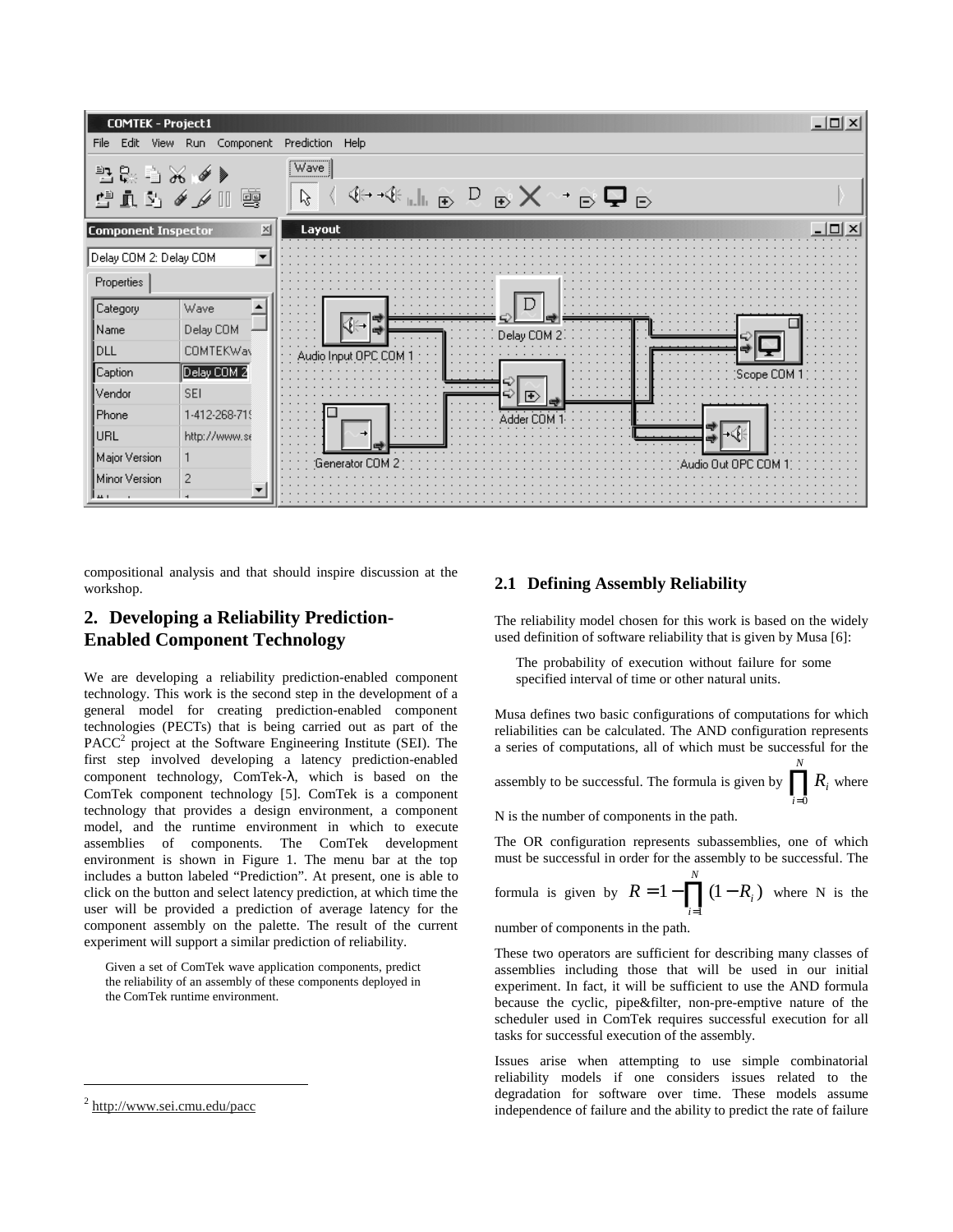but this is not necessarily the case for assemblies of software components. Although software itself does not wear out, that is it does not degrade when it sits unused, there are environmental and assembly related conditions that can change over time and affect the ability of a given component to do its job. The term "software aging" has recently been coined by Garg et al. [2] to describe the effect of these types of software faults. Software aging is caused by situations such as memory leakage, incorrect or insufficient exception handling, and interdependent timing of events. Software aging is prevalent in component-based systems because many of the causes result from unanticipated component interactions. Research in predicting the effect of software aging on assembly reliability is a wide-open research topic.

This class of faults is outside the scope of our initial experiment therefore we will not attempt to address this issue when adapting the AND formula for use in our experiment. We will however attempt to monitor the behavior of the assembly in such a way as to capture data that might provide input to the development of such a theory.

#### **2.2 Defining Component Reliability**

When developing a PECT it is assumed that the components are black-boxes, independently deployable, and reusable components. Applying the Musa reliability combinatorics require the analyst define what failure means and determine a common interval for natural units or time that is most useful for those needing information about the system. In addition, it is necessary to have knowledge about expected system usage. Understanding how to determine each of these must be re-examined for use in the context of component composition.

Consider the issue of defining a common interval of time. When a software assembly is executing, not every constituent component is executing all the time. In fact, a given use of an assembly might not activate a particular component at all. Using the total execution time for a program as the execution time for its parts for the purpose of calculating each component's contribution to overall reliability is not accurate and, in fact, may overstate the reliability of a component. For instance, the error-handling component in a highly reliable assembly will only execute for a very small fraction of the total execution time of the assembly and therefore the strength or weakness of its reliability matters little to the overall reliability of the system.

We are considering applying other reliability models that use "natural units" other than time. We recognize that the close tie between reliability and availability raise issues with this approach and therefore are exploring the potential for using conversion mappings from non-time based reliability measures to time. Candidates include using a path-based approach to reliability that uses individual program paths of execution, average number of invocations for a specific service, and predicted average latency.

#### *2.2.1 Operational Profiles*

Regardless of the definition, reliability is an operational attribute that is measured by execution. To empirically validate a prediction theory requires execution that is constrained by an

operational profile<sup>3</sup>. If a component could be exhaustively tested, which in most cases is not possible, and if one could know exactly how the component was to be used, then one could accurately calculate the probability of using a given failure-causing input within a specified amount of time.

However, even in such a perfect world there would be problems for using operational profiles to assist with calculating system reliability in component-based development. Operational profiles are used to guide testing efforts and to assign reliability values to certain aspects of components. Because software components are third party composable, determining an operational profile is at least very complex and may be intractable. Creating operational profiles assumes knowledge of the context in which the component is to be used. When creating a components that are to be used in assemblies, all that can be known is that they provides certain services. The nature or identity of the users of the services is unknowable. Hamlet et al. discuss this problem in their ICSE 2001 paper [1]. They suggest supplying profile mappings in component data sheets that can be used in combination to predict overall system reliability before actual assembly. We have concerns about the scalability of this approach, but even in the event that this does turn out to be the case, their work provides good insights into problems associated with this aspect of compositional reliability prediction.

Another issue related to operational profiles is the fact that a component is typically sufficiently large that different users will use the services of the component in very different ways and, in fact, usually do not use a majority of the component's services. This invalidates the profile and leaves the question of reliability unresolved. Given that operational profiles are crucial to computing reliability, understanding the impact that componentbased development has on identification and use of operational profiles is perhaps the most pressing issue for developing compositional approaches to reliability analysis.

#### *2.2.2 Time*

Both context dependencies and software aging affect evaluation of components to support combinatorial reliability models. These issues are sketched below.

#### *Context Dependencies and Time Intervals*

Definition of time interval is assembly dependent. Recall that Musa's definition of reliability is based on some natural unit or time. Certification and testing of reliability has been assumed to happen within the context of component use. The reported reliability will be with respect to some specific interval of natural or time unit but this may have no relationship to that which is required in the deployment environment. This number must be adapted in order to reflect the components contribution to each assembly in which it is deployed.

As a simple example, Suppose there are three components A, B, and C to be used in an assembly. A executes for 10% of the time,

<sup>&</sup>lt;sup>3</sup> An operational profile is the frequency distribution that describes the relative frequency with which each operation of the system is selected for use.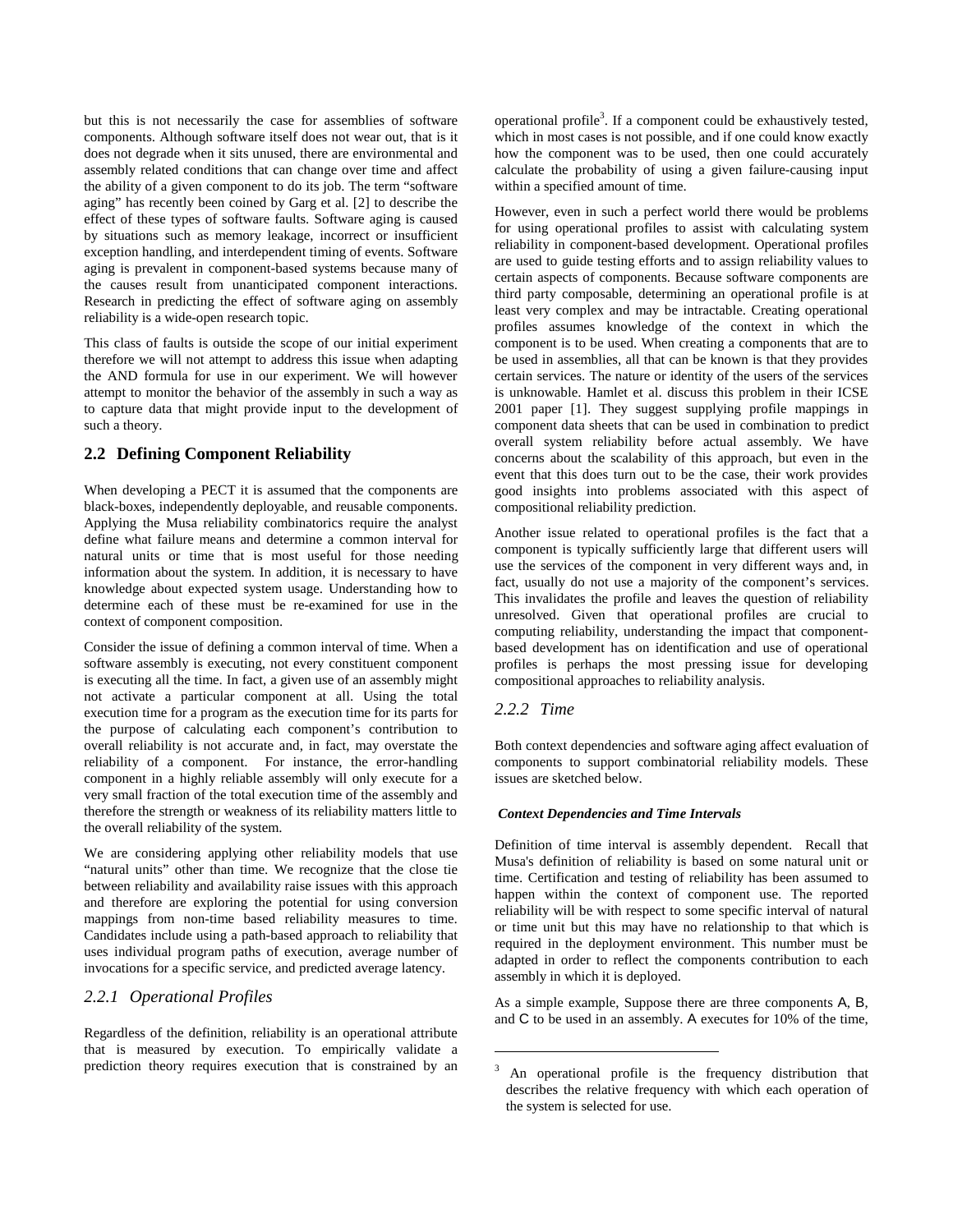B executes for 60% of the time, and C executes for 30% of the time. For every 100 minutes of assembly execution A has executed 10 minutes, B has executed for 60 minutes and C has executed for 30 minutes. It is necessary to extrapolate the reliability of each component to reflect its contribution to overall reliability of the assembly, otherwise the impact of using a component of questionable reliability may overly influence the calculation. In general it is necessary to adjust reliability values over periods of time other than that supplied with the component. This will be the approach taken in the initial experiment. We will assume a linear relationship between probability of failure and time. In general this is not true but may prove sufficient. Depending on the results of our experiment we will explore more precise extrapolation functions.

#### *Software Aging*

The causes of software aging can be traced to specific types of assumptions that components make about the environment into which they will be deployed as well as coding errors. We will be simulating coding errors in our experiment and attributed the components with appropriate property value. As mentioned above, we will not be addressing issues of software aging in this experiment and will not explore issues of evaluating components for their contribution to aging at this time.

#### *2.2.3 Defining Failure*

There are many ways in which a system can fail and many ways in which a component can contribute to a given type of system failure. Thus, it might be that a system developer is interested in predicting the likelihood that the system will produce an incorrect value but one or more of the components that are being assembled define reliability only in terms of failure to continue operating. If suppliers are to provide reliability information, it would be best for them to have knowledge of the types of failure that are of interest to component users so that the appropriate test cases can be used to inform the reliability prediction. At the very least, the component reliability value must be accompanied by the definition of failure for which it applies. Exploring other solutions to this dilemma is another interesting and open research problem.

#### **2.3 Communicating Reliability Information**

The assumptions of a reliability theory impose a heavy burden on the component supplier for anticipating component usage and reliability concerns of expected users. In addition to the basic concerns, time-based reliability theories might benefit from knowledge of the rate at which failures were incurred during testing so reliability can be extrapolated based on testing data and expected component execution time within a given assembly.

Reliability values are typically reported as a single value, a percentage, which indicates the percentage of time in which the software is available to perform the requested operation. As noted above, this value is valid in the context of the operational profile that was used to structure the reliability test suite. To fully understand the reliability number, the user must understand that context.

We are considering a number of formats for reporting information on a component's data sheet. Three possible formats are:

- A single component reliability  $-$  It is assumed that the user will use the component in a pre-determined manner including invoking specific services with specific frequency. Only the single value would be communicated along with a description of the operational profile.
- − A set of component reliabilities It is assumed that the user will use the component in one of several modes. Each mode represents a separate operational profile. For example, a component may be embedded in a larger component and accessed by its API or it might be used as part of the GUI for an application and the component is accessed through its user interface. The set of values would be communicated along with a mode diagram that illustrates the major operational modes of the component. An operational profile description for each mode would also be provided.
- Path information It is assumed that the user will use detailed path information to form their own reliability computation based on which services they will use. Knowledge of provides-requires dependencies can supports computation of more precise inter-component dependencies when a subset of the provided services are being utilized [8]. A brief description of how to compute reliabilities for a service or a mode from the path results would also be included.

# **3. EXPERIMENTING WITH COMTEK**

Our experimental method follows the procedure used to develop the latency prediction enabled variant of ComTek [5], in which the predicted estimates are compared to empirical measurements to ascertain the adequacy of the predictions. At the time of the workshop we will be able to report those results. In this section we sketch out the plan for the experiment.

#### **3.1 The ComTek Component Technology**

ComTek has the following high-level characteristics that are relevant to our development of a reliability PECT:

- It enforces a typed pipe-and-filter architectural style.
- − A fixed round-robin schedule is calculated from component input/output dependencies.
- The execution of an assembly is sequential, single-threaded, and non-preemptive.

The development of any PECT is expected to involve some degree of co-refinement between the component technology and the analytic theory. That is, bringing the assumptions of the analytic theory and the constraints imposed by the component technology in line might require adaptation to either or both of these elements of the PECT. In the case of our initial experiment the characteristics of ComTek support the assumptions of the AND reliability theory described in Subsection 2.1. The sequential pipe&filter nature of ComTek assemblies requires that all components succeed for the assembly to succeed. In addition, reasoning about input profiles is simplified by the fact that and all required inputs must be available before a component executes and we are adapting our components to fail based on the value of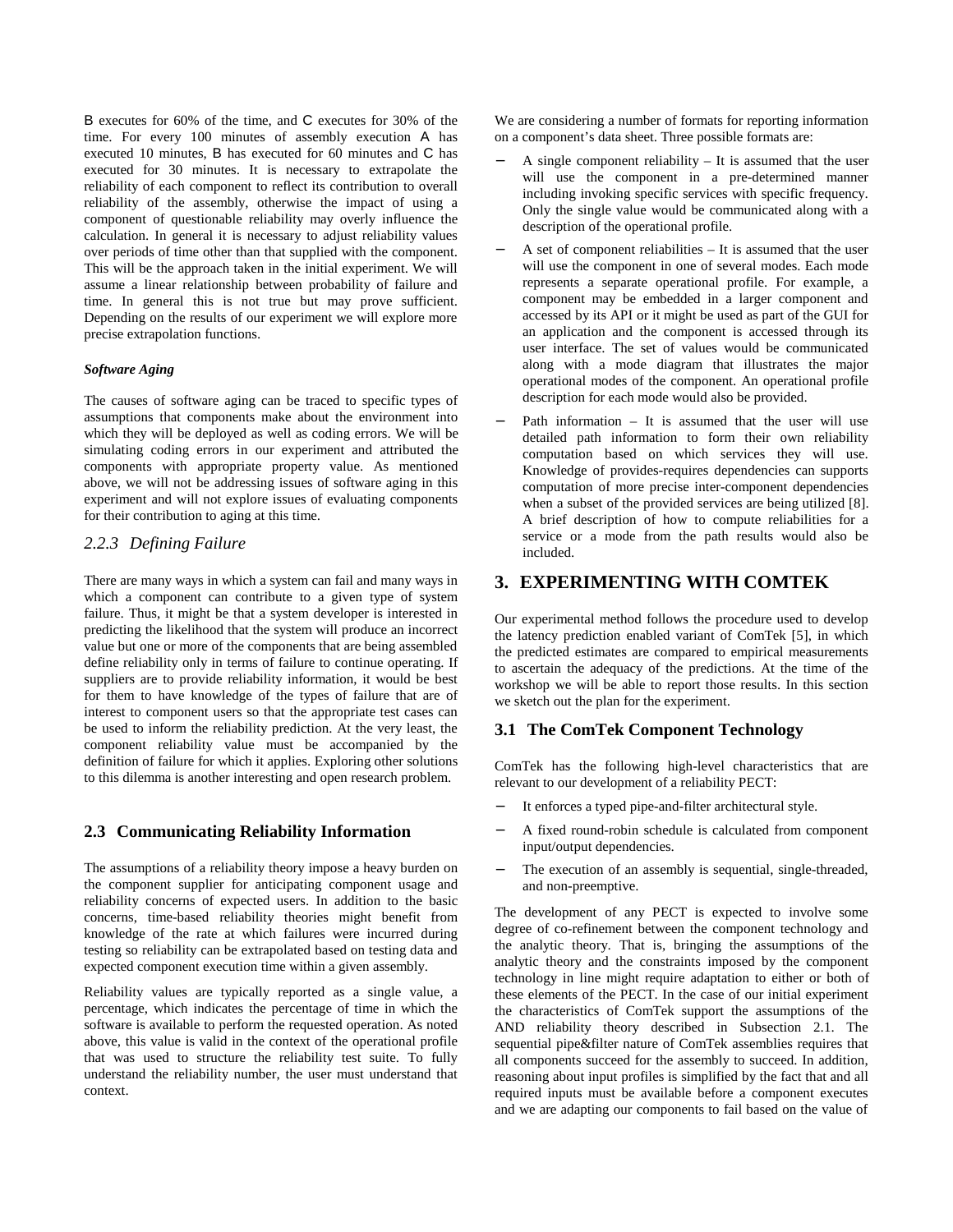a randomly assigned value at each invocation of the component, thus neither the methods called, nor the data supplied, will affect the rate of failure of the components.

The latency PECT can be used to predict the average contribution each component will make to the execution of a given assembly and can be used to extrapolate assembly specific reliability values for individual components.

# **3.2 Seeding ComTek Components**

As mentioned in the previous section, we are using a seeding approach to introduce unreliability into already existing ComTek components. Each component will be assigned a reliability value and will "fail" conditionally at the appropriate rate based on a randomly generated integer.

## **3.3 Creating Representative Assemblies**

We will be using the Wave family of ComTek components for this experiment, primarily because this is the set of components that is latency prediction-enabled. The ComTek development environment is shown in Figure 1. The Layout window shows members of the wave family of components on the palette connected. One might be fooled into thinking that this is a specification of an assembly but, in fact, the components were lifted from the menu of component implementations that is located just above the palette, and then connected to form an assembly. At that point it is possible to play an actual CD and listen to the music as well as to view it on the scope that is available if one clicks on the little box on the upper right hand corner of the SCOPE component. Allowable connections are constrained by a naming scheme and connectors are pipes through which streams of audio data are passed.

Components can be replicated and combined as desired, within the bounds of the connection constraints imposed by the ComTek component model. Although it is not possible to define a representative set of assemblies, we will create 30 applications using the automated assembly generator that has been created by the PACC team, varying the topology and the number of components in the assembly in order to base our results on a variety of assemblies that we feel mimics that of a representative set.

# **3.4 Validating Reliability Prediction Theory**

The experiment will include creating and executing all assemblies 100 times. The reliability of each assembly will be predicted using the AND formula, after extrapolating appropriate reliability values for the components based on each component's average contribution to the overall execution of the assembly. The reliability will be stated as the expectation for failure-free execution for a specified time period, which will vary by assembly. The assembly will be executed for that duration or until failure, whichever is shorter. For each execution the time of failure, or successful completion will be recorded.

When all data has been collected we will apply the empirical validation assessment that has been developed for this purpose within the PACC project [5].

### **3.5 Expected Outcomes**

We reiterate that this initial experiment is not being carried out for the purposes of validating a reliability theory, but rather to explore the design of such an experiment and the development of a reliability prediction enabled component technology.

Through the exercise of designing and carrying out this experiment we expect to determine the

- information that must accompany a component when delivered from supplier to consumer
- way in which this information is adapted for use by the compositional reliability theory in a variety of contexts
- − design of an experiment that can be used to validate other compositional reliability theories

Due to the design of this initial experiment we fully expect our reliability PECT to be rated highly with respect to the confidence a user could place in the reliability values computed by the PECT.

# **4. CLOSING THOUGHTS**

There is much work remaining to be done in defining a compositional reliability theory. These issues involve understanding and defining the relationships between system reliability measures and component reliability measures, each of which depend on defining time and failure, as well as understanding usage. It is apparent that as the number of assumptions on which a compositional theory is based increase, the difficulty of employing it in component-based development also increases. Perhaps the development of a new business model for component-based software development could help simplify these problems.

Given that reliability values are typically derived from testing data, it seems reasonable to assume that the best source of reliability information is the component supplier and that functions be developed to specialize available information. However, given the issues discussed in this paper, it might be more reasonable to create a new business model that supports increased interaction between the component supplier and manufacturer that allows for negotiation related to the definition of component reliability. Perhaps component consumers would be allowed to "test drive" components before making the purchase at which time they could test a component based on the intended operational profile and determine reliability based on failures of concern to the purchaser.

# **5. ACKNOWLEDGMENTS**

The authors thank colleagues: Scott Hissam, Mark Klein, Magnus Larsson, Gabe Moreno, Kurt Wallnau, and Bill Wood at the Software Engineering Institute and Il-Hyung Cho and Jessica Bamford at Clemson University who participated in insightful discussions. The work of Judith Stafford was supported by the Software Engineering Institute, a federally funded research and development center sponsored by the U.S. Department of Defense. The work of John D. McGregor was partially supported by the Software Engineering Institute and Clemson University.